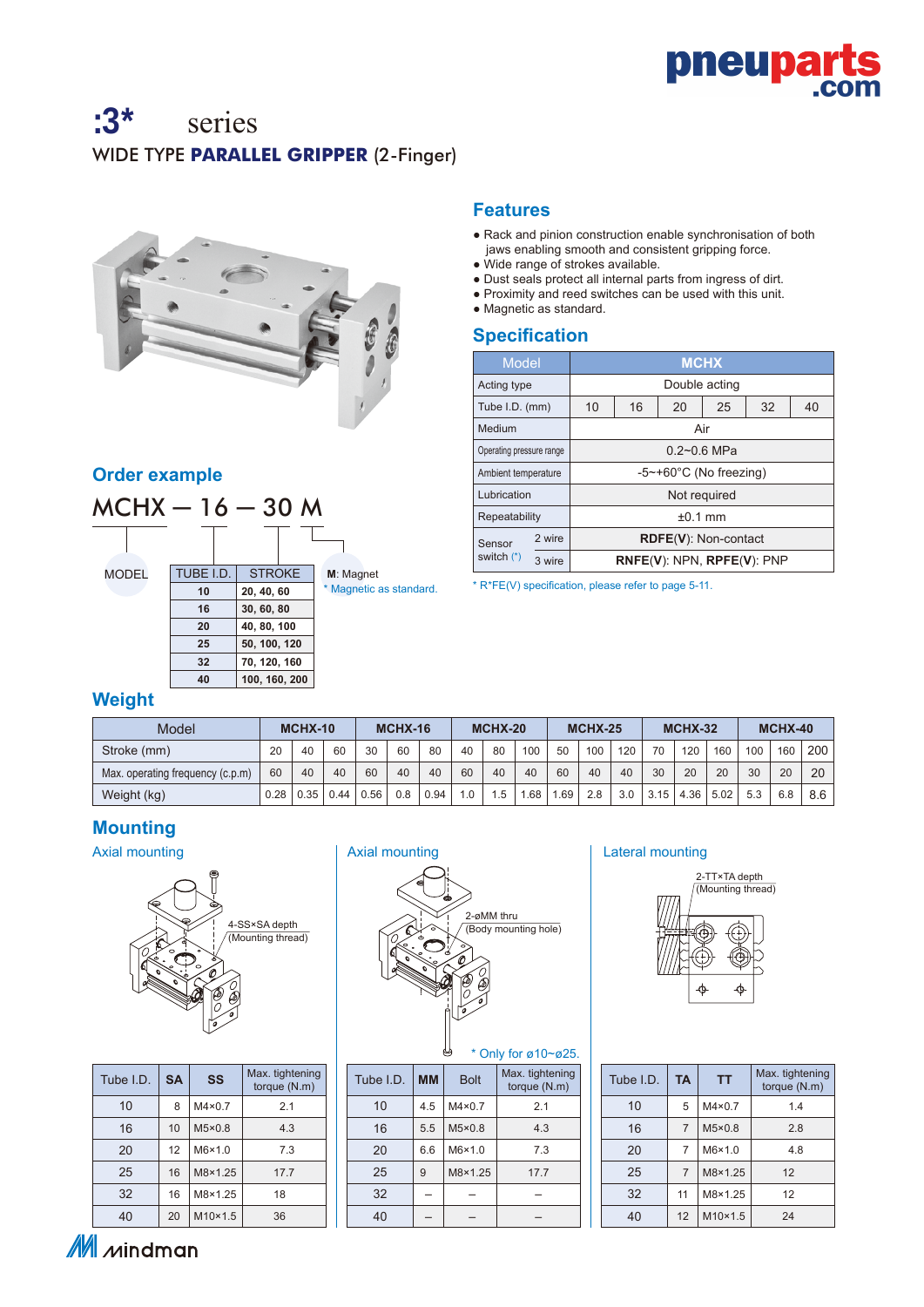# **MCHX Inside structure & Parts list** WIDE TYPE **PARALLEL GRIPPER** (2-Finger)

 $\emptyset$ 10 3 3 1  $\emptyset$   $\emptyset$   $\emptyset$   $\emptyset$   $\emptyset$   $\emptyset$   $\emptyset$   $\emptyset$   $\emptyset$   $\emptyset$   $\emptyset$   $\emptyset$   $\emptyset$   $\emptyset$   $\emptyset$   $\emptyset$   $\emptyset$   $\emptyset$   $\emptyset$   $\emptyset$   $\emptyset$   $\emptyset$   $\emptyset$   $\emptyset$   $\emptyset$   $\emptyset$   $\emptyset$   $\emptyset$   $\emptyset$   $\emptyset$   $\emptyset$   $\emptyset$   $\emptyset$   $\emptyset$   $\empty$  $(2)(3)$  $\overline{\mathbf{N}}$ F **Report** <u>te și</u>  $\overline{\Lambda}$ -4 ▁▁▁▁▁▁▁▁▁▁▁▁▁▁▁▁<br>▏▕▛▟<del>▏▖</del>▝▃▁▝▁▁▁▁ ø16~ø40 2 1 (1) (8) (20) (23) (13) (9) (11) (22) (15) (21) (4) (14) (19) (16) (16) (18) (6) (7) (5) (24  $\overline{+}$  $\frac{1}{\hbar}$  $\mathbb{R}$ —े वस्ति ᇺ  $\overline{F}$ **Patril**  $\frac{1}{2}$ ≞  $(1)$   $(1)$   $(1)$   $(2)$   $(3)$   $(1)$ 



|                | Malerial               |              |                 |    |                                           |              |      |                |                                   |
|----------------|------------------------|--------------|-----------------|----|-------------------------------------------|--------------|------|----------------|-----------------------------------|
| No.            | Tube I.D.<br>Part name | 10           | 16              | 20 | 25                                        | 32           | 40   | Q'y            | <b>Repair kits</b><br>(inclusion) |
| $\mathbf{1}$   | Body                   |              | Aluminum alloy  | 1  |                                           |              |      |                |                                   |
| $\overline{2}$ | Finger                 |              |                 |    | Aluminum alloy                            |              |      | $\overline{2}$ |                                   |
| 3              | Piston rod             |              |                 |    | Stainless steel                           |              |      | $\overline{2}$ |                                   |
| $\overline{4}$ | Rack                   |              |                 |    | Stainless steel                           |              |      | $\overline{2}$ |                                   |
| 5              | Pinion                 |              |                 |    | Carbon steel                              |              |      | $\overline{1}$ |                                   |
| 6              | Pinion cover           |              |                 |    | Carbon steel                              |              |      | $\mathbf{1}$   |                                   |
| 7              | Pinion axis            |              |                 |    | Stainless steel                           |              |      | 1              |                                   |
| 8              | Piston                 |              |                 |    | <b>Brass</b>                              |              |      | $\overline{2}$ |                                   |
| 9              | Magnet holder          |              |                 |    | <b>Brass</b>                              |              |      | $\overline{2}$ |                                   |
| 10             | Rod cover              |              |                 |    | Aluminum alloy                            |              |      | 4              |                                   |
| 11             | Damper                 | <b>NBR</b>   | PU              |    | <b>NBR</b>                                |              |      | 4              |                                   |
| 12             | Stop ring              |              |                 |    | Spring steel                              |              |      | 4              |                                   |
| 13             | Magnet                 |              |                 |    | Magnet material                           |              |      | $\overline{2}$ |                                   |
| 14             | Washer                 |              | Stainless steel |    |                                           | Carbon steel |      | 4              |                                   |
| 15             | Bearing                |              |                 |    | Oil containing polyacetal with back metal |              |      | 8              |                                   |
| 16             | U nut                  |              |                 |    | Carbon steel                              |              |      | 4              |                                   |
| 17             | R-shape snap ring      | $*1$         | $*2$            |    | Carbon steel                              |              | $*2$ | 4              |                                   |
| 18             | C-shape snap ring      |              |                 |    | Carbon steel                              |              |      | 1              |                                   |
| 19             | Conical spring washer  |              |                 |    | Stainless steel *3                        |              |      | 4              |                                   |
| 20             | Piston packing         |              |                 |    | <b>NBR</b>                                |              |      | 2              |                                   |
| 21             | Rod packing            |              |                 | 8  | ●                                         |              |      |                |                                   |
| 22             | $O$ -ring              |              |                 | 4  |                                           |              |      |                |                                   |
| 23             | O-ring                 | <b>NBR</b>   |                 |    |                                           |              |      |                |                                   |
| 24             | Wave washer            | Carbon steel |                 |    |                                           |              |      |                |                                   |
|                | <b>Screw</b>           | $*1$         |                 |    | Carbon steel                              |              |      | 4              |                                   |
| 25             | Ball                   |              | SUS             |    |                                           |              |      | 4              |                                   |





#### **Order example of repair kits**

| Tube I.D.   | <b>Repair kits</b> |
|-------------|--------------------|
| $\alpha$ 10 | <b>PS-MCHX-10</b>  |
| ø16         | <b>PS-MCHX-16</b>  |
| $\sigma$ 20 | <b>PS-MCHX-20</b>  |
| ø25         | <b>PS-MCHX-25</b>  |
| ø32         | <b>PS-MCHX-32</b>  |
| ø40         | <b>PS-MCHX-40</b>  |

\*1. Carbon steel

\*2. Stainless steel

\*3. ø40: Stainless steel 2 pcs + Carbon steel 2 pcs

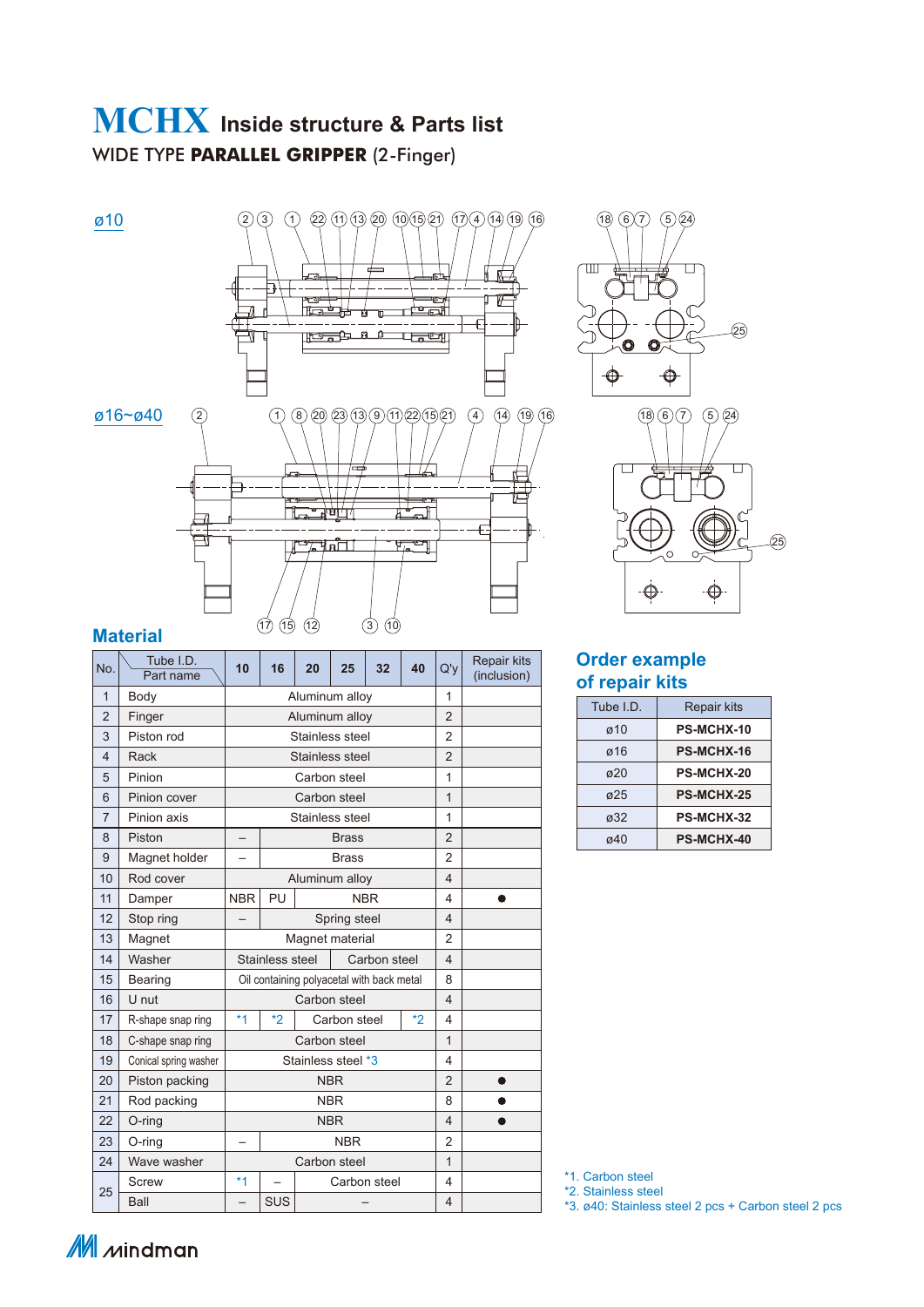## WIDE TYPE **PARALLEL GRIPPER** (2-Finger) **MCHX Model selection / Mounting precautions**

### **Model selection example**

#### \* Finger selection please refer to page 3-2.

In the motion process did not produce high acceleration, deceleration or impact forces, Workpiece mass: 0.3kg , Gripping method: External gripping, Operating pressure: 0.5 MPa, Coefficient of friction (*μ*): 0.1, Holding position: L=20mm (no overhang)

1. Based on the above formula, the required gripping force can be derived:

 $F \geq \frac{0.3 \times 9.8}{2 \times 0.1} \times 4$  $\geq 60(N)$ 

2. From Effective Gripping Force Fig, Operating pressure: 0.5 MPa; Holding position: 20 mm Effective gripping force is greater than 60 (N) So selected **MCHX-20-40** grippers.

#### **Model selection suggestions**

- 1. For normal gripping and carrying usage, the recommended safe factor (a) is 4.
- 2. The value of gripping force of single finger can be found at the gripping force table.
- 3. The safe factor (a) have to be higher if the gripper is using with a great accelerated velocity or impaction condition.

#### **Mounting precautions**

- 1. To prevent bending the piston rod, please mount the attachment when finger is closing.
- 2. Do not scratch or dent the sliding portion of the piston rod, or it may cause air leaks or faulty operation.
- 3. Refer to the table below for the proper tightening torque on the bolt used for securing the attachment to the finger.



| Tube I.D. | <b>Bolt</b>     | Max. tightening<br>torque (N.m) |
|-----------|-----------------|---------------------------------|
| 10        | $M4 \times 0.7$ | 1.4                             |
| 16        | $M5\times0.8$   | 2.8                             |
| 20        | $M6\times1.0$   | 4.8                             |
| 25        | M8×1.25         | 12                              |
| 32        | $M10\times1.5$  | 24                              |
| 40        | M12×1.75        | 42.2                            |



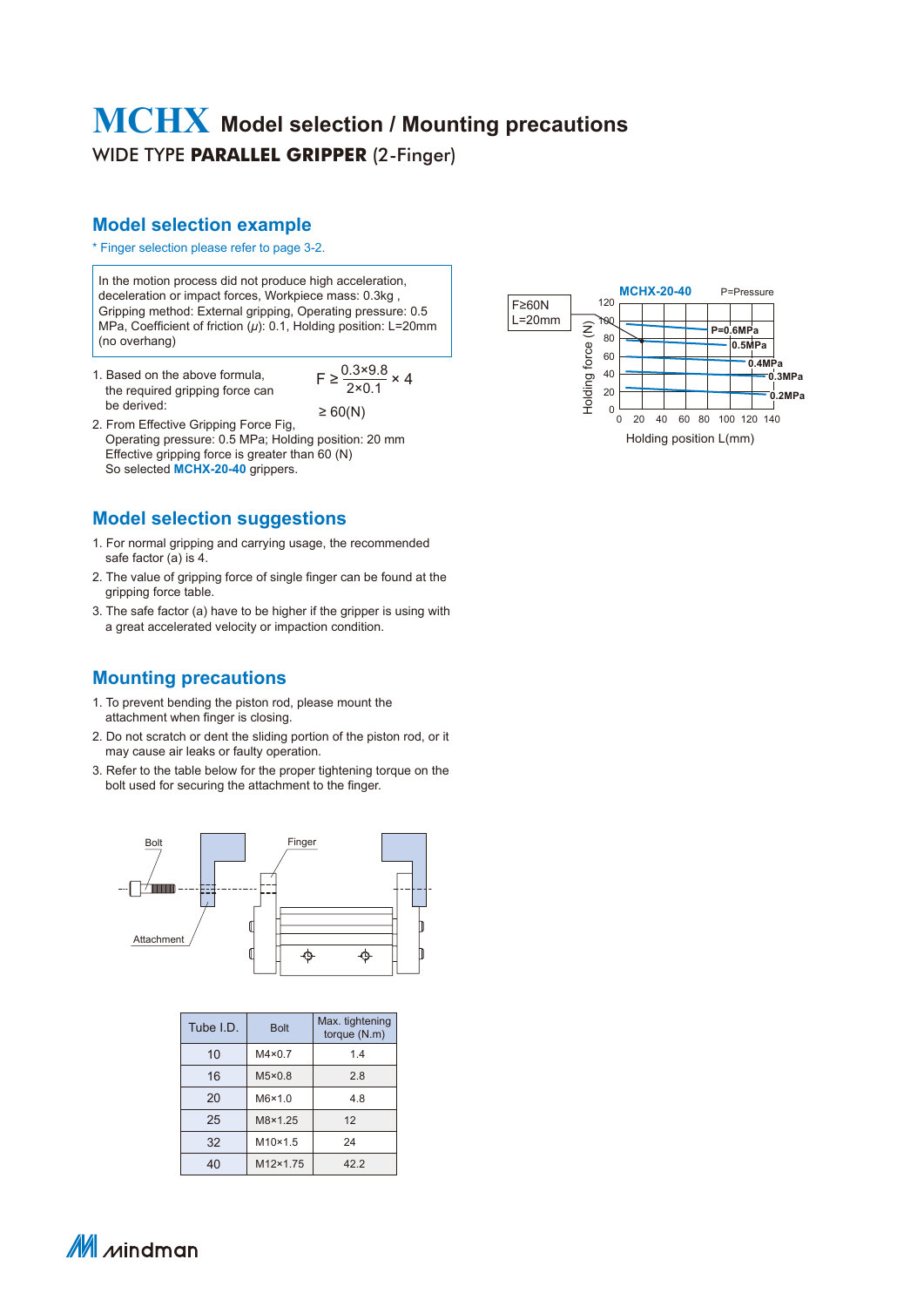# WIDE TYPE **PARALLEL GRIPPER** (2-Finger) **MCHX Capacity** ø10~ø40

### **Effective gripping force**

Indication of effective force. The effective gripping force shown in the graphs to the right is expressed as F, which is the thrust of one finger, when both fingers and attachments are in full contact with the workpiece as shown in the figure below.



1N=0.102 kgf 1MPa=10.2  $kgf/cm<sup>2</sup>$ 



L: Holder position (mm)























Holding position L(mm)